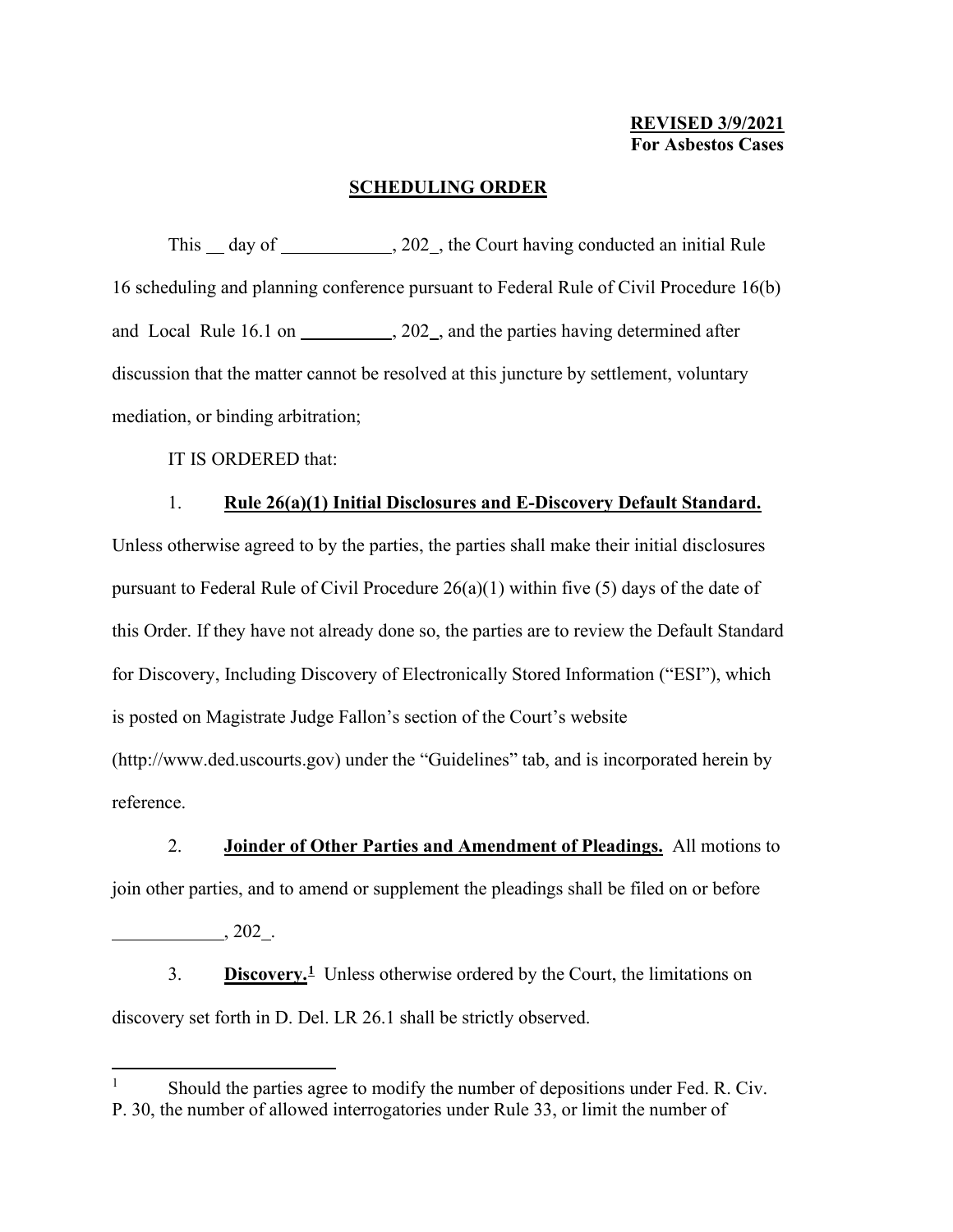- a. Supplementation of Initial Disclosures.
	- i. Date for Plaintiff(s) to produce medical and diagnostic materials<sup>[2](#page-1-0)</sup>:

, 202 .

ii. Date for Plaintiff(s) to file Initial Witness and Exhibit Lists

(Factual, Medical and Expert): , 202.

iii. Date for Defendants to file Joint Witness and Exhibit Lists

(Factual, Medical and Expert): , 202 .

iv. Date for Defendants to file Initial Individual Witness and Exhibit

Lists (Factual, Medical and Expert): 302.

- b. Discovery Deadlines.
	- i. Date for Final Discovery Requests: 3.202.
	- ii. Date for Objections to Final Discovery Requests:

, 202 .

c. Depositions.

i. Limitation on Hours for Deposition Discovery. Each side is limited to a total of hours of taking testimony by deposition upon oral examination.

ii. Location of Depositions. Any party or representative (officer,

director, or managing agent) of a party filing a civil action in this district court must

ordinarily be required, upon request, to submit to a deposition at a place designated

requests for production and/or requests for admission under Rules 34 and 36 respectively, they shall include the appropriate proposed provisions in this Order.

<span id="page-1-0"></span><sup>2</sup> The parties shall meet and confer concerning designation of a defense liaison counsel and alternate liaison counsel to avoid the necessity of multiple production sets of discovery to each defendant appearing in the suit. Unless the parties agree otherwise, Fed. R. Civ. P. 5 and D. Del. LR 5.4 will govern.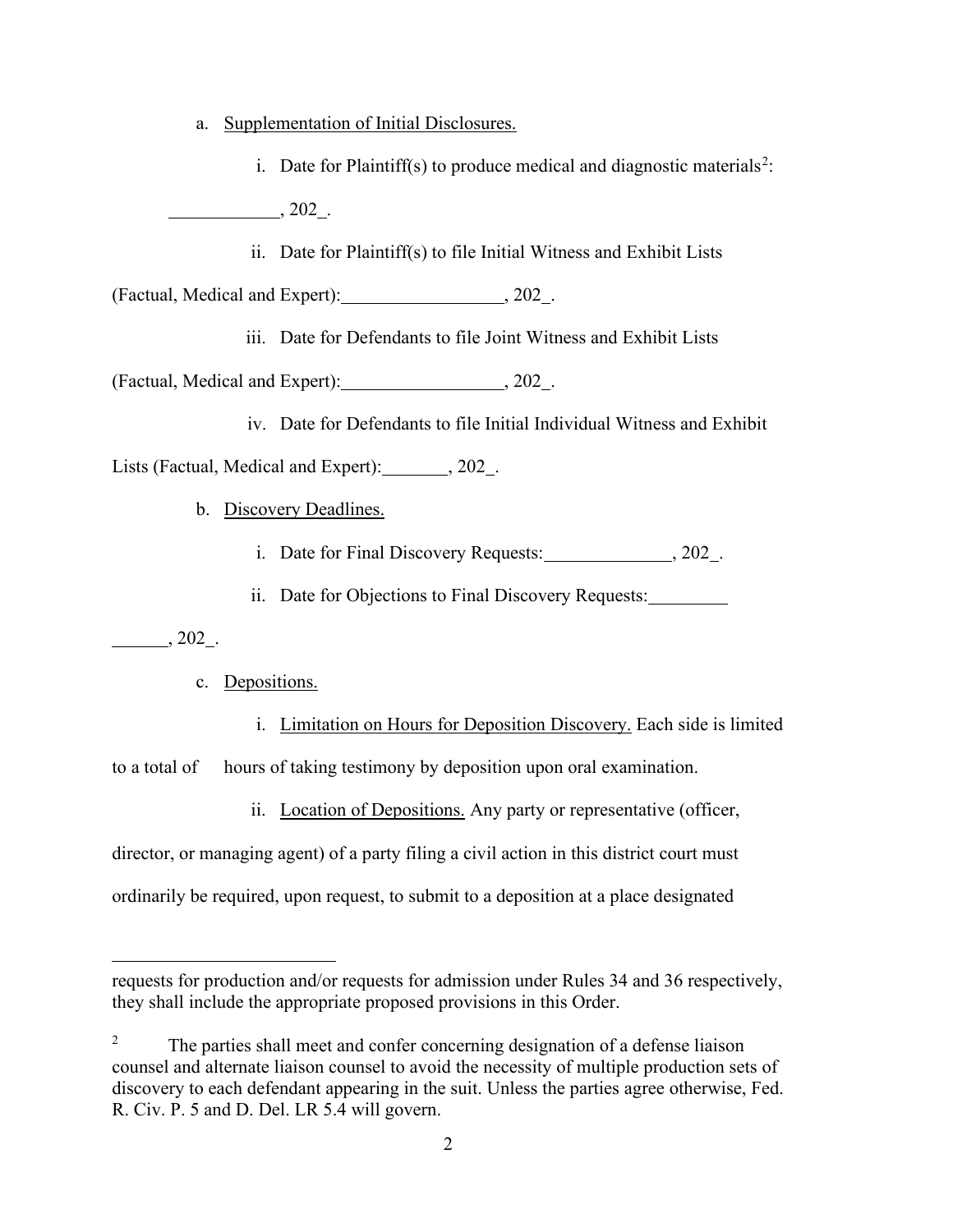within this district. Exceptions to this general rule may be made by order of the Court or written agreement of the parties. A defendant who becomes a counterclaimant, crossclaimant, or third-party plaintiff shall be considered as having filed an action in this Court for the purpose of this provision.

iii. Date for completion of depositions of Plaintiff(s) alleging  $exposure:$ ,  $202$ .

iv. Date for completion of depositions of all co-worker, product identification, and other exposure testimony witnesses: 302.

v. Date for completion of depositions of all defense fact witnesses:

 $\frac{1}{202}$ , 202<sup>2</sup>.

d. Disclosure of Expert Testimony.

i. Expert Reports. For the party who has the initial burden of proof on the subject matter, the initial Federal Rule 26(a)(2) disclosure of expert testimony is due on or before \_\_\_\_\_\_\_\_\_\_\_, 202\_. The supplemental disclosure to contradict or rebut evidence on the same matter identified by another party is due on or before \_\_\_\_\_\_, 202\_. Reply expert reports from the party with the initial burden of proof are due on or before 5. 202. No other expert reports will be permitted without either the consent of all parties or leave of the Court. Along with the submissions of the expert reports, the parties shall advise of the dates and times of their experts' availability for deposition.

1. Date on which parties shall meet and confer to finalize a schedule for taking depositions of Plaintiff(s) and Defendants' experts: \_\_\_\_\_\_\_\_, 202\_. 2. Date for completion of depositions of all experts called by any party:  $\qquad \qquad .202 \qquad .$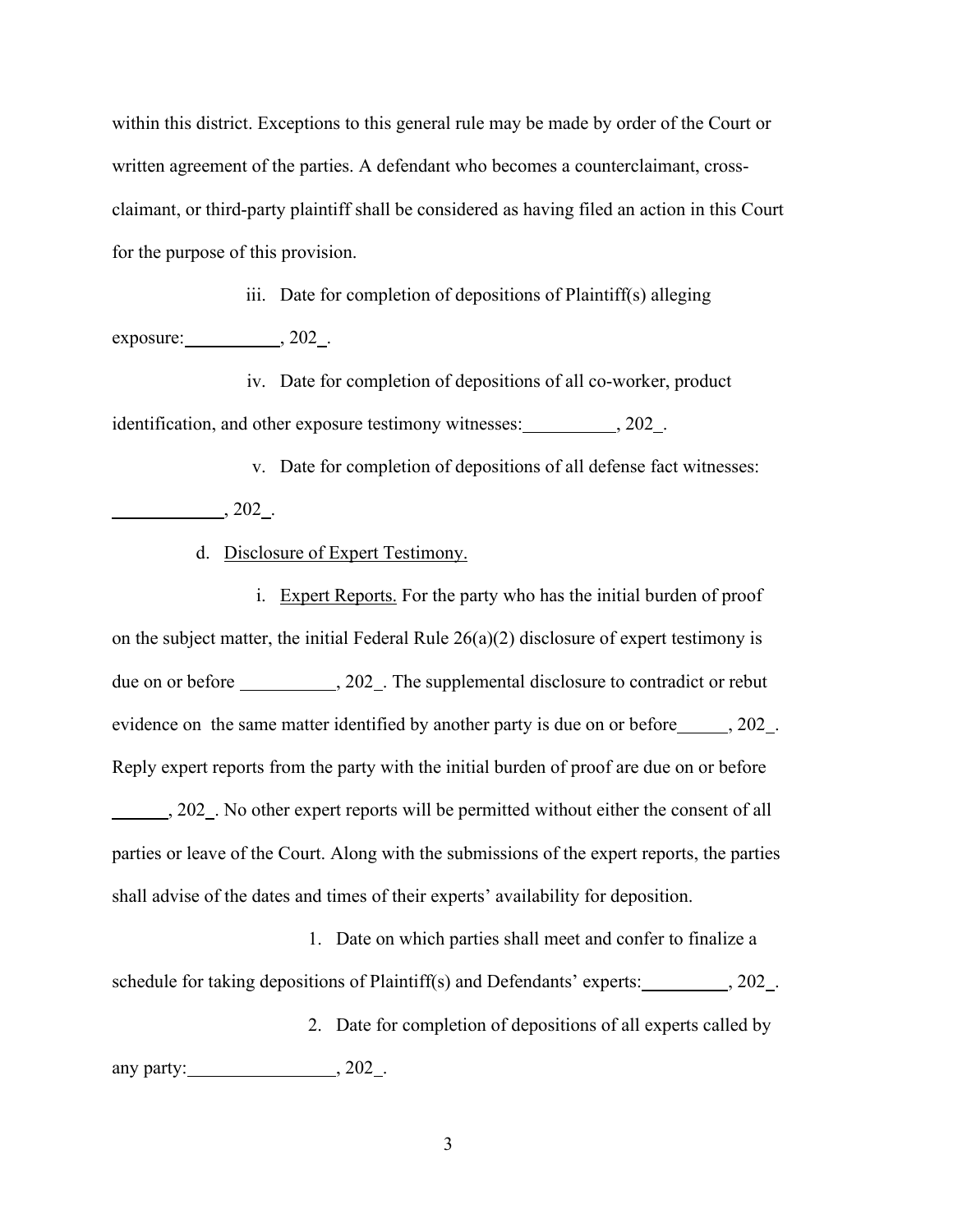3. Date for completion of depositions of all joint defense experts: \_\_\_\_\_\_\_\_\_\_\_\_\_\_\_, 202\_.

4. Date for completion of depositions of all experts called individually by a particular Defendant: , 202 .

ii. Objections to Expert Testimony. To the extent any objection to expert testimony is made pursuant to the principles announced in *Daubert v. Merrell Dow Pharm., Inc.*, 509 U.S. 579 (1993), as incorporated in Federal Rule of Evidence 702, it shall be made by motion no later than the deadline for dispositive motions set forth herein, unless otherwise ordered by the Court.

e. Discovery Cut Off. All discovery in this case shall be initiated so that it will be completed on or before \_\_\_\_\_\_\_\_\_\_\_\_\_, 202\_. The Court encourages the parties to serve and respond to contention interrogatories early in the case.

f. Discovery Matters and Disputes Relating to Protective Orders. Should counsel find they are unable to resolve a discovery matter or a dispute relating to a protective order, $3$  the moving party (i.e., the party seeking relief from the Court) should file a "[Joint] Motion for Teleconference to Resolve [Protective Order or Discovery] Dispute." The suggested text for this motion can be found in Magistrate Judge Fallon's section of the Court's website, in the "Forms" tab, under the heading "Discovery Matters - Motion to Resolve Discovery Dispute."

The Court will thereafter order a discovery dispute telephone conference and deadlines for submissions. On the date set by the Court, generally not less than seventy-

<span id="page-3-0"></span><sup>3</sup> Counsel shall *verbally* discuss the issues/concerns before seeking the Court's intervention.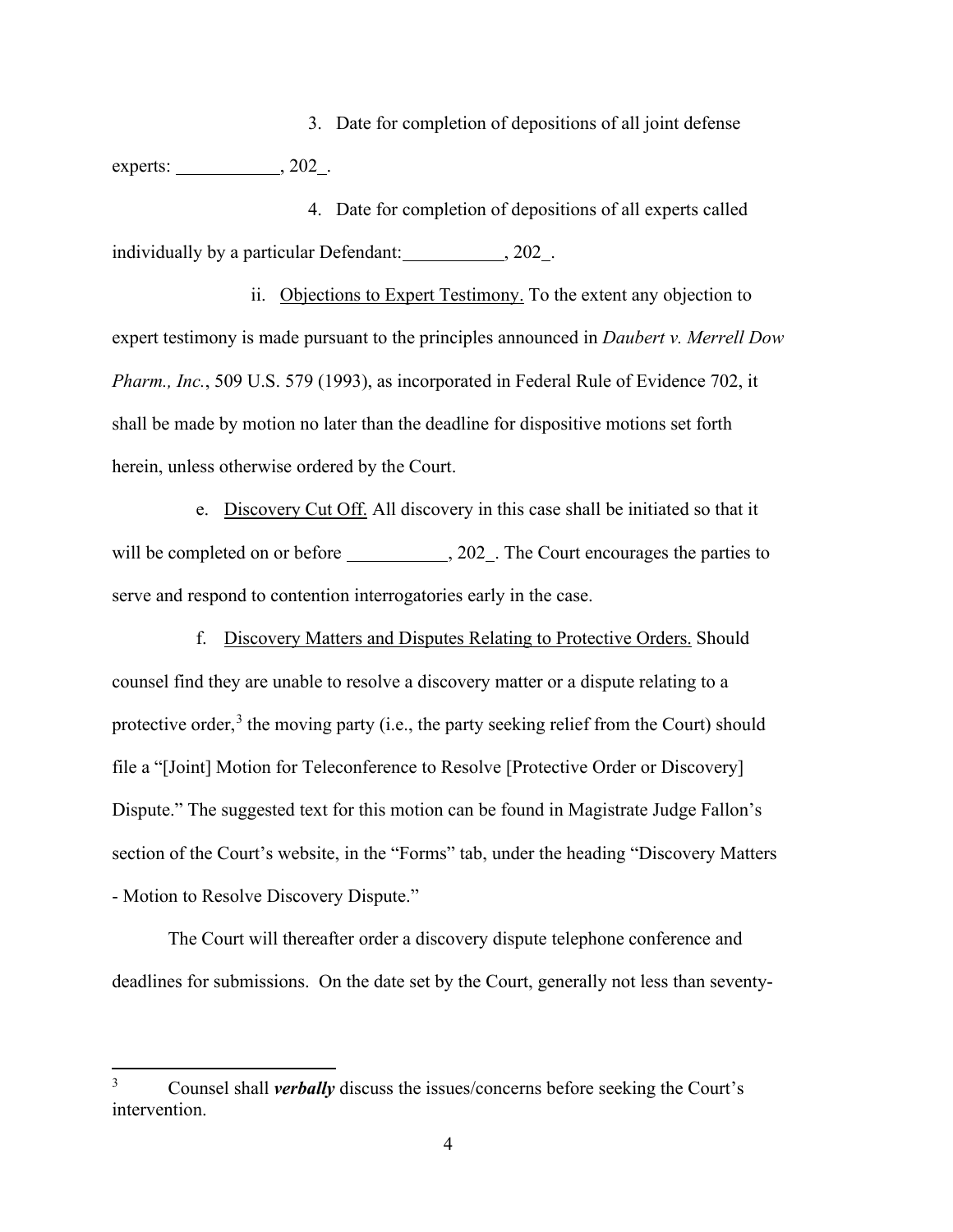two (72) hours prior to the teleconference, excluding weekends and holidays, the party seeking relief shall file with the Court a letter, not to exceed four (4) pages, in no less than 12-point font, outlining the issues in dispute and its position on those issues. This submission shall include a proposed order, attached as an exhibit, setting out the nature of the relief requested. On the date set by the Court, generally not less than forty-eight (48) hours prior to the conference, excluding weekends and holidays, any party opposing the application for relief may file a letter, not to exceed four (4) pages, in no less than 12 point font, outlining that party's reason for its opposition. Two (2) courtesy copies of the letters are to be hand delivered to the Clerk's Office within one hour of e-filing. All courtesy copies shall be double-sided.

Should the Court find further briefing necessary upon conclusion of the telephone conference, the Court will order it. Disputes or issues regarding protective orders, or motions for extension of time for briefing case-dispositive motions which are related to discovery matters are to be addressed in accordance with this Order.

4. **Application to Court for Protective Order.** Should counsel find it will be necessary to apply to the Court for a protective order specifying terms and conditions for the disclosure of confidential information, counsel should confer and attempt to reach an agreement on a proposed form of order and submit it to the Court within ten (10) days from the date of this Order. Should counsel be unable to reach an agreement on a proposed form of protective order, counsel must follow the provisions of Paragraph 3(f) above.

5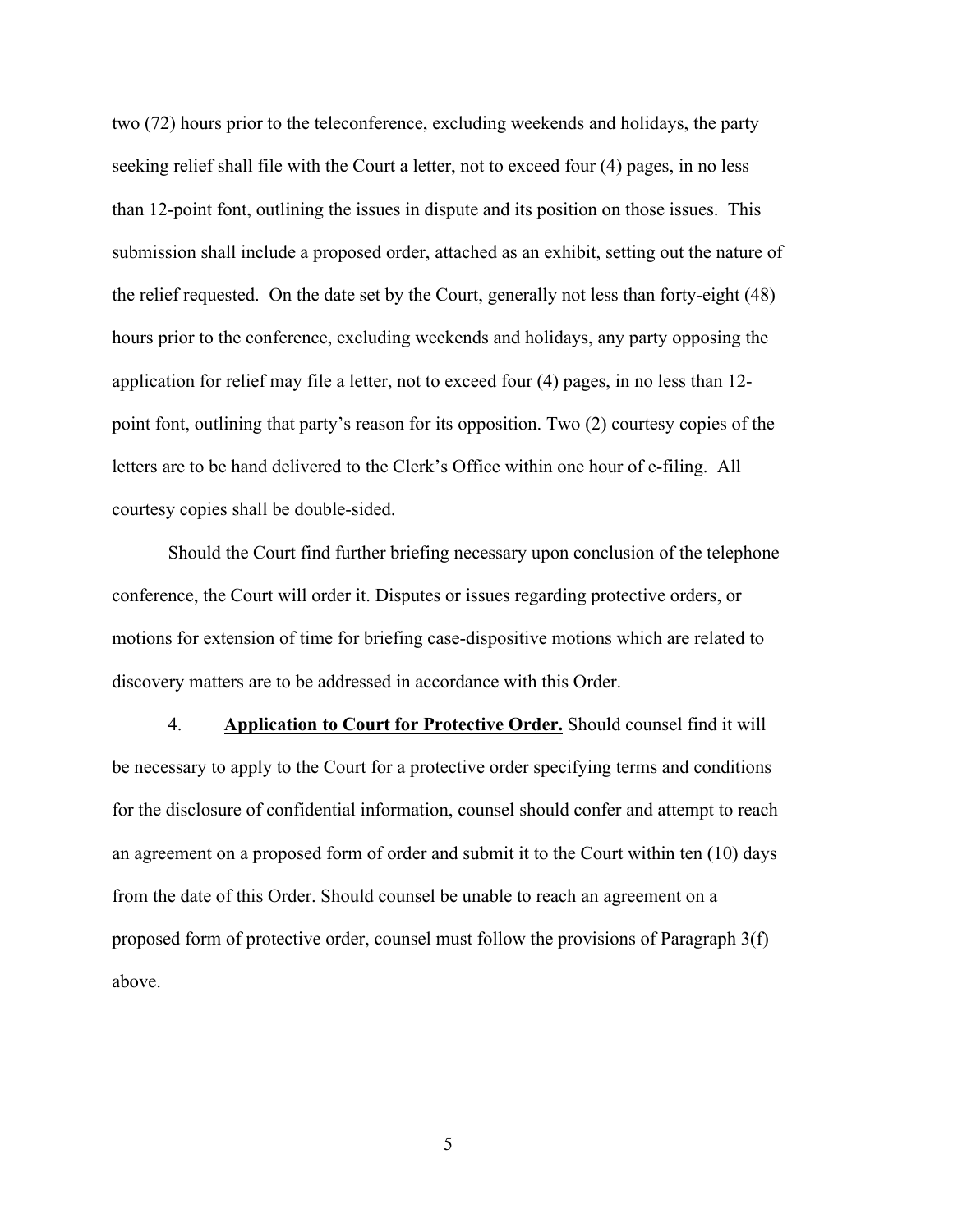Any proposed protective order should include the following paragraph:

Other Proceedings. By entering this order and limiting the disclosure of information in this litigation, the Court does not intend to preclude another court from finding that information relevant and subject to disclosure in another case. Any person or party subject to this order who becomes subject to a motion to disclose another party's information designated "confidential" [the parties should list any other level of designation, such as "highly confidential," which may be provided for in the protective order] pursuant to this order shall promptly notify that party of the motion so that the party may have an opportunity to appear and be heard on whether that information should be disclosed.

5. **Papers Filed Under Seal.** When filing papers under seal, counsel shall follow the District Court's policy on Filing Sealed Civil Documents in CM/ECF and section G of the Administrative Procedures Governing Filing and Service by Electronic Means. A redacted version of any sealed document shall be filed electronically within seven (7) days of the filing of the sealed document.

6. **Courtesy Copies.** The parties shall provide to the Court two (2) courtesy copies of all briefs and two (2) courtesy copies of any other document filed in support of any briefs (i.e., appendices, exhibits, declarations, affidavits, etc.). This provision also applies to papers filed under seal.

7. **ADR Process.** Having discussed the ADR process during the Rule 16 scheduling conference, the Court will schedule one or more teleconferences to discuss ADR with the parties during the pendency of this case.

8. **Interim Status Report.** On , 202 , counsel shall submit a joint interim report to the Court on the nature of the matters in issue and the progress of discovery to date.

6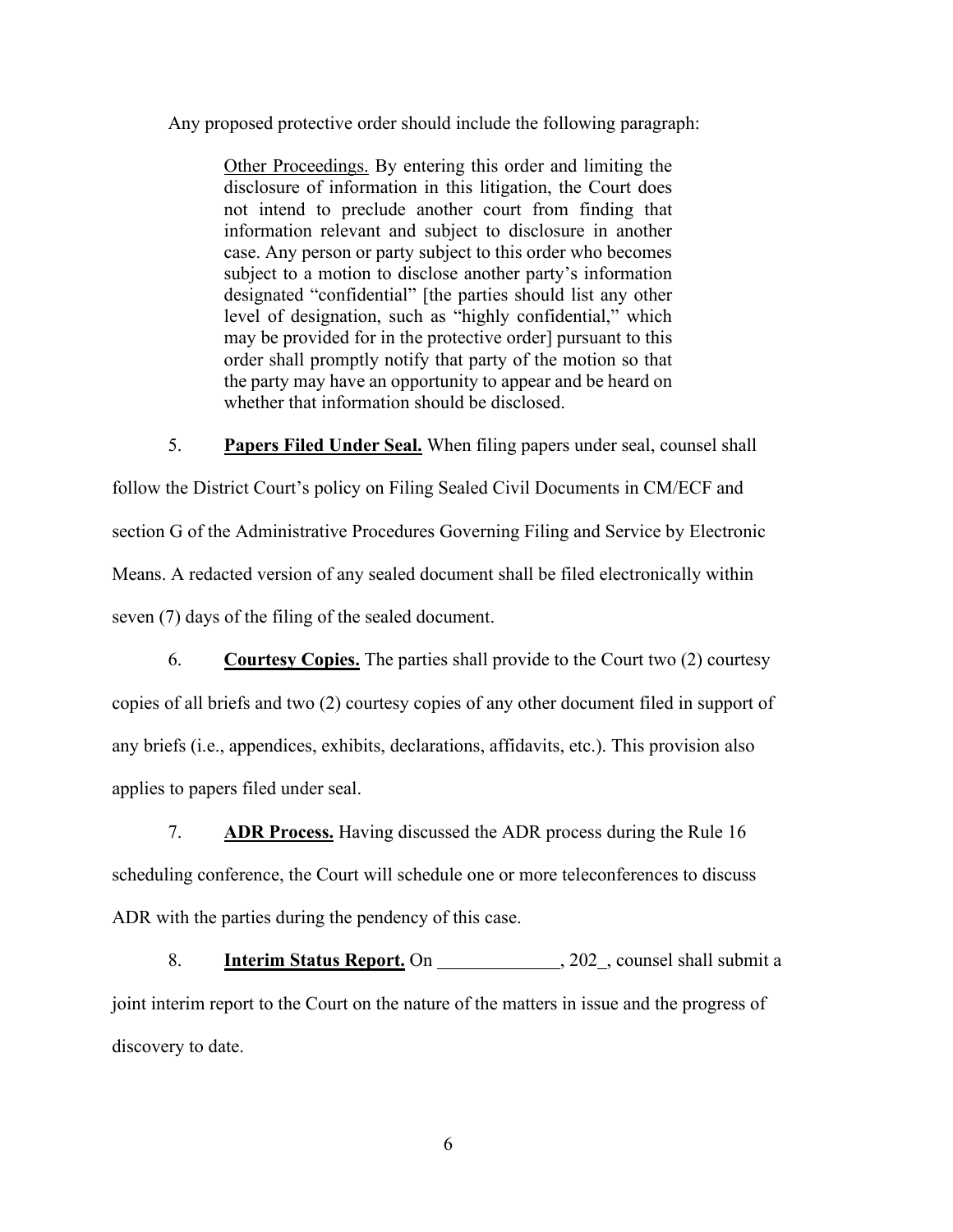9. **Status Conference.** On \_\_\_\_\_\_\_\_\_\_, 202\_, the Court will hold a Rule  $16(a)$ , (b) and (c) conference by telephone with counsel beginning at  $\ldots$ .m. Plaintiff's counsel shall initiate the telephone call. At the time of this conference, counsel shall also be prepared to discuss the progress, if any, of settlement discussions and shall be prepared to discuss the possibility of setting up a settlement conference with the Court, counsel and their clients. If all parties agree that there is nothing to report, nor anything to add to the interim status report, they shall notify the Court in writing before the conference is scheduled to occur, and the conference will be taken off the Court's calendar.

10. **Case Dispositive Motions.** All case dispositive motions, an opening brief, and affidavits, if any, in support of the motion shall be served and filed on or before

, 202 . Briefing will be presented pursuant to the Court's Local Rules. No case-dispositive motion under Rule 56 may be filed more than ten (10) days before the above date without leave of the Court. Any references to exhibits in the briefs must cite the specific pages of the exhibit proffered in support of a party's argument. If the exhibit is a deposition, both the page and line numbers must be specified.<sup>[4](#page-6-0)</sup> A party seeking leave to file a case dispositive motion prior to ten (10) days before the deadline set forth above shall do so by filing a letter brief with the Court of no more than four (4) pages, explaining the reasons why an earlier-filed motion should be permitted. If any party wishes to contest this request, it may do so by filing a responsive letter brief of no more

<span id="page-6-0"></span><sup>4</sup> For example, a citation to an exhibit that references the entire document will not be accepted and is not consistent with this provision.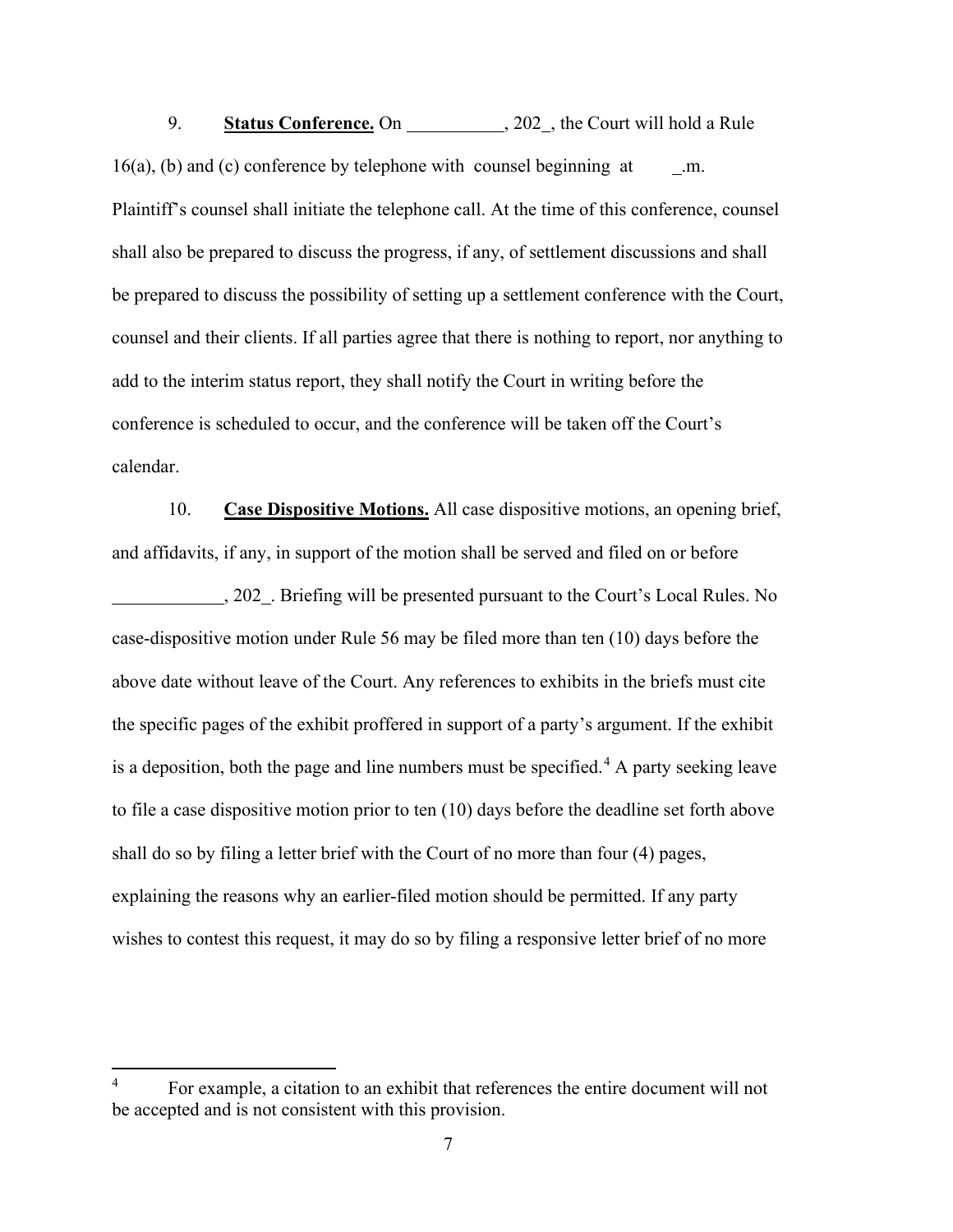than four (4) pages, within seven (7) days from the date the requesting party filed its brief. No reply briefs shall be filed.

11. **Applications by Motion.** Except as otherwise specified herein, any application to the Court shall be by written motion filed with the Clerk. Unless otherwise requested by the Court, counsel shall not deliver copies of papers or correspondence to Chambers. Any non- dispositive motion should contain the statement required by Local Rule 7.1.1.

12. **Pretrial Conference.** On 202, the Court will hold a Pretrial Conference in Court with counsel beginning at .m. Unless otherwise ordered by the Court, the parties should assume that filing the pretrial order satisfies the pretrial disclosure requirement of Federal Rule of Civil Procedure 26(a)(3). The parties shall file with the Court the joint proposed final pretrial order with the information required by the form of Final Pretrial Order which accompanies this Scheduling Order on or before [a date 7 days before the Pretrial Conference], 202 . Unless otherwise ordered by the Court, the parties shall comply with the timeframes set forth in Local Rule  $16.3(d)(1)$ –(3) for the preparation of the joint proposed final pretrial order. The Court will advise the parties at or before the above-scheduled pretrial conference whether an additional pretrial conference will be necessary.

13. The parties shall provide the Court two (2) double-sided courtesy copies of the joint proposed final pretrial order and all attachments. The proposed final pretrial order shall contain a Table of Contents.

14. **Motions in Limine.** Motions in limine shall not be separately filed. All in limine requests and responses thereto shall be set forth in the proposed pretrial order.

8